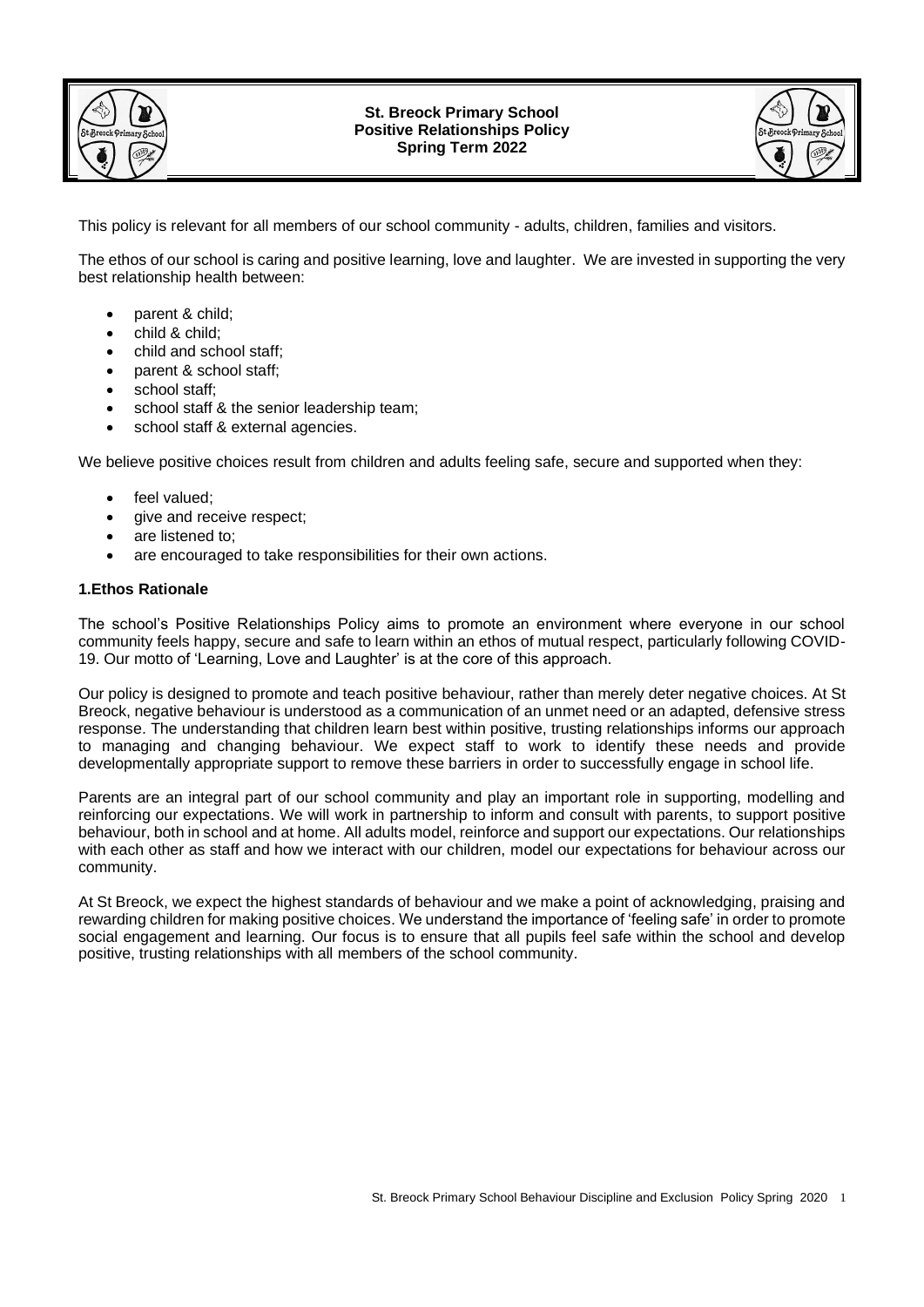## **2.Aims and Objectives**

#### **To build a community which values kindness and to ensure positive behaviours are at its core.**

We aim to ensure that our response to all behaviour teaches, supports and reinforces the skills a child needs to succeed in learning. Our differentiated response recognises that our children are unique and individual and that some will require additional support in order to achieve the high expectations we have for all children to make positive choices. We aim to actively promote high self-esteem and high aspirations for all pupils, through an ethos that values every child. For children, being able to manage and understand their emotions, to apply thinking between feeling and action, and to increasingly show empathy and understanding to others is core to our work. We believe that high expectations are an important factor in achieving excellent behaviour and fostering positive attitudes within our school. The adults in our school are familiar with this policy and know that they have a responsibility to model high standards of behaviour, both during interaction with the children and with each other. We acknowledge that as role models we have an important influence on the children and model healthy relationships. Clear, timely and constructive feedback is essential for pupils to develop positive behaviours and our approach aims to deliver this calmly and consistently at a time when the child is most receptive to this.

## **Trauma Informed Schools UK**

An understanding of trauma and childhood adversity underpins our approach to relationships within our school community. We are committed to ensuring that our school develops a Trauma and Mental Health Informed Approach to ensure that all our children develop positive mental health and resilience, enabling them to fully engage in life and learning. There is a growing body of research and understanding of the impact of Childhood Adversity on long term mental and physical health and the protective factors that mitigate the potential impact. It is our aim to maximise the protective factors of school by creating an environment of safety that has strong, positive. supportive relationships at its heart.

### **Whole School Approach – What does this look like?**

We have embraced a wider definition of trauma to encompass any event that is experienced as frightening. painful or out of control, which can create traumatic toxic stress. As such, even the day-to-day exposure to events such as moving to a new house can be experienced as traumatic. Providing an environment that has safety, connection and compassion at its heart ensures that our school environment acts to maximise protective factors through the conscious use of our relationships. Communication is key and honest reationships with parents and guardians supports us to support children in school.

## **Key Relational Skills**

We know there are some key skills in a relationship with a child that contributes positively to the development of a significant relationship and to the development of a healthy sense of self. These are known as key relational skills. They are drawn from the teachings and findings of some leading commentators on emotional, psychological and child development (Sunderland1 2003/2006/2007; Kohut2 1984; Stern3 1998).

These skills, when provided within a significant relationship with an adult, will provide a relational basis for a child's emotional, social and neurological development.

- **Attunement -** the ability to hear, see, sense, interpret and respond to someone, both verbally and nonverbally. This is how we communicate to the people we are close to so that we see them, feel with them and understand their experiences. In practice, attunement is meeting and riding the same emotional wave as the child
- **Containment** Structure, order and predictability. Consistency **-** Boundaries applied in a supportive, matter of fact, non-punitive way. Emotional containment of feelings too big for the child. Regulated and steady adult, in charge of their own feelings and emotions
- **Empathy** Validation and Mental State Talk: the recognition and acceptance of another person's thoughts, feelings, sensations, and behaviours as understandable It involves validating how the child is experiencing the event, imagining into what might be driving their behaviour – 'you are not my boss' – 'it must feel like everyone is always telling you what to do and you never get a say, no one listens to what you want' It is not – distracting, judging, discounting, minimising or placating
- **Calming and Soothing**: The adult will support the child to regulate themselves.

At a point when the pupil is fully regulated there will be some reflection and analysis of the behaviour.

1. Making the child aware of the physiological clues of what is happening within their body and in their actions. Say what you see, labelling the emotion that you see.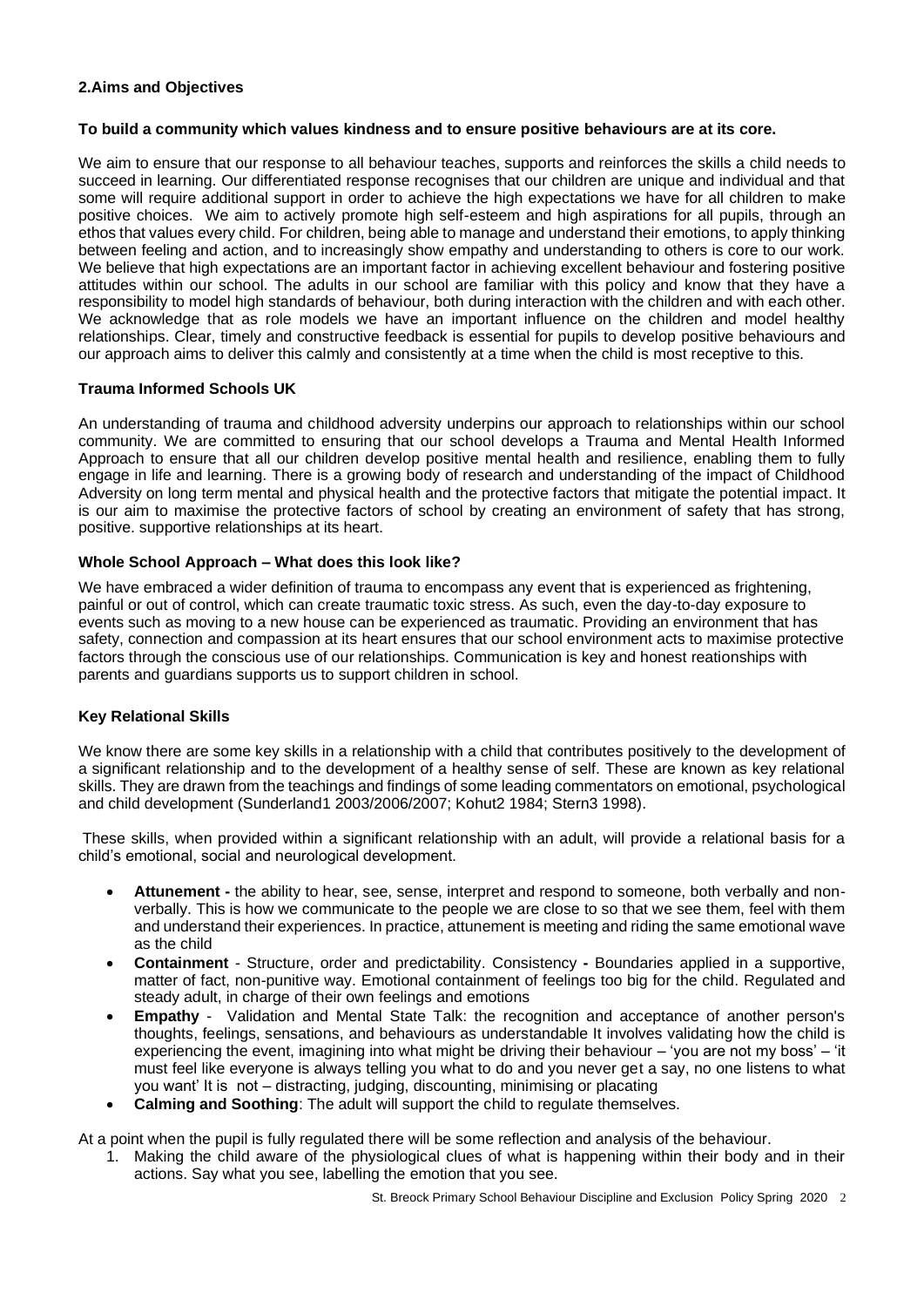- 2. Shine the light on the behaviour that was inappropriate. E.g. 'It's okay to feel cross, but it's not okay to…'
- 3. Refocusing the behaviour. What can we do next time to support you to behave differently?

This is the point when there will be an agreement between the pupil and adult about what should happen as a consequence. All learners are held responsible for their behaviours.

It is important that any consequences are developmentally appropriate and are designed to support children to learn about both their physiological response to challenge and difficulty and how better to manage this in the future. Consequences should not be punitive, shaming or detrimental to the child's view of themselves.

#### **3.Toolkit for Learning, Love and Laughter**

The school rules are based on our values set out in our Toolkit for Learning, Love and Laughter;

Respect Inspiration Courage **Excellence** Friendship **Equality Determination** 

This Toolkit is at our core. It is clearly displayed around school and discussed regularly. Our Personal Development Curriculum and Celebration Assembly are based on them and staff regularly refer to them to highlight positive behaviour.

#### **How do we embed this?**

Explicitly teach the Toolkit for Learning, Love and Laughter and why they are important.

Clearly state the boundaries of acceptable behaviour and why they do not demonstrate the values in our Toolkit. Staff induction includes understanding of ethos, vision and values and behaviour expectations.

Respond promptly, developmentally appropriately and consistently to children who test these boundaries.

Promote good behaviour in a positive way.

Understand and respect the experiences and feelings of our children, particularly where their individual needs make learning and personal development more challenging.

Work with parents, Trust Leads and external agencies, where additional support is needed.

Keep records of rewards and sanctions to identify strengths and areas for development as the basis for effective action.

Structure opportunities for social learning over and above natural child interactions through Well-being Ambassadors and Playground Role Models.

## **Rewards**

Every effort will be made by all staff to praise each and every child for their work, effort, attitudes, behaviour and achievements. The chart below gives an indication of the frequency and type of rewards.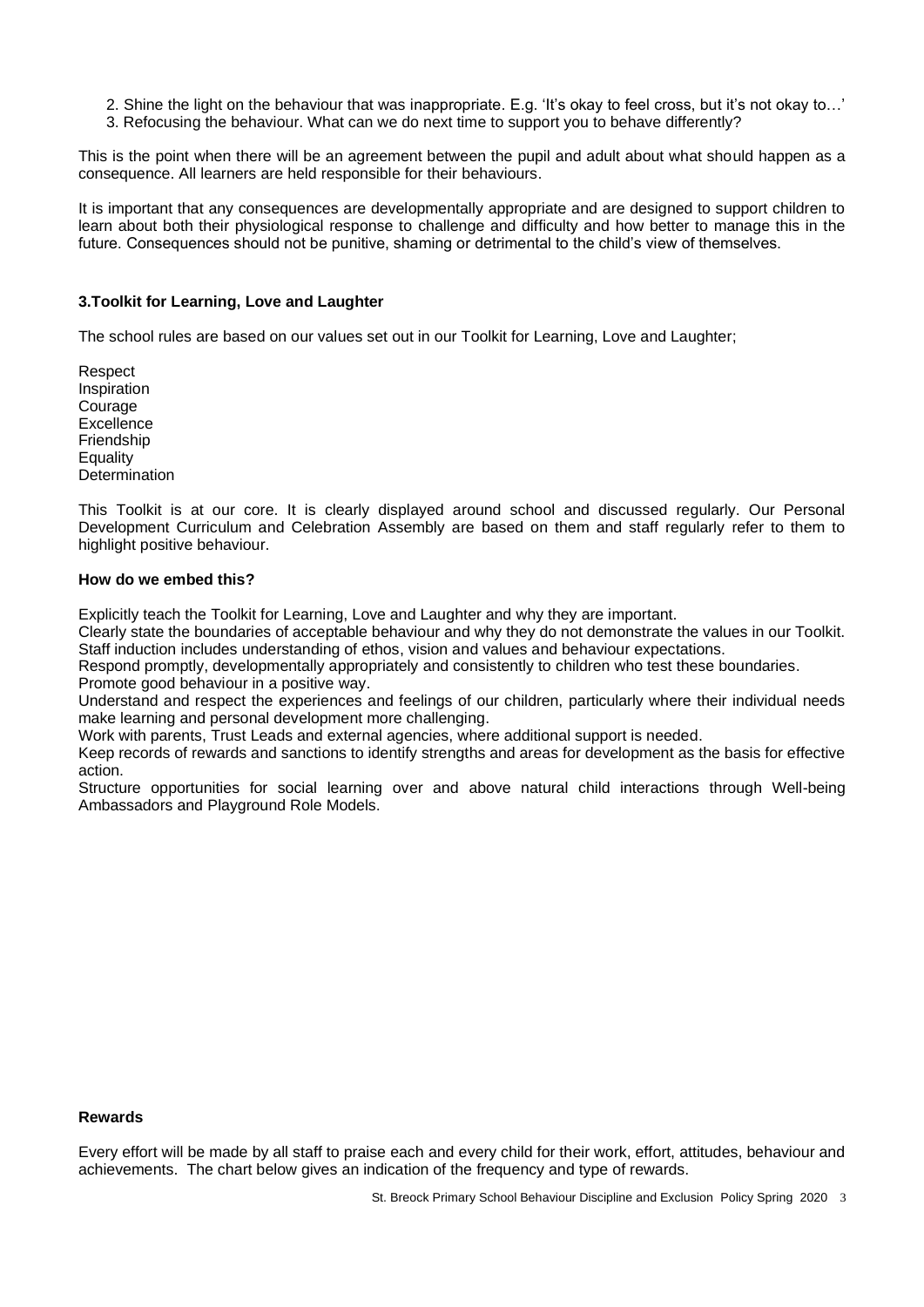#### **Rewards are never to be taken away once earnt.**

- teachers congratulate children with verbal praise.
- teachers give children house points;
- the successes of the children are celebrated through a house point system which forms part of celebration assemblies.
- successes which exceed expectations are rewarded with a Green Card.
- Extra special successes and demonstrations of our Toolkit for Learning, Love and Laughter are rewarded with a seat on the Golden Chair.
- special awards are given each Friday for Personal Best, Premier Playground Player, Rossi's Reward & Bistro's Best. These are all linked to our Personal Development Curriculum and a celebration of children demonstrating the values in our Toolkit for Learning, Love and Laughter - courage, friendship, respect, excellence, equality, determination & inspiration.
- Special certificates are given half termly to children who consistently demonstrate these values and/or made changes linked to them. This is voted for by their peers.
- Wow moments are captured on our Proud Camera and this is shared with children at the end of term in our Celebration Assembly.

### **COVID – 19**

Following COVID-19, children will be taught about any adaptations to our normal school routines and structures, providing rationale where possible. By keeping children informed, it will support them in feeling safe. There will be adaptations to: - Staggered drop off and collection arrangements - Staggered play time and lunchtime arrangements - Sharing of equipment - Use of toilets This is not an exhaustive list, but provides some examples.

Throughout our return to school, all responses to children's actions will be reasonable and proportionate. The school will make reasonable adjustments to support all children. This may come in the form of adapting spaces or timetables etc…

#### **Good Routines**

Our expectations of good behaviour must be within the context of an orderly school day. It is essential that we consider each aspect of the children's day. This includes:

- The learning environment safe, tidy, interactive, stimulating and celebratory
- Classroom organisation so that the basic needs are met and children can find what they need
- Hygiene children will wash their hands regularly and respect the 'catch it, bin it, kill it' approach, avoiding touching their mouth, nose and eyes with hands
- Personal equipment children will be respectful of other children's equipment
- Routines for the school day planned, understood by children, minimum fuss and time wasted
- Movement around the school quiet and calm
- Time keeping lessons, playtimes, beginning and end of the day,

#### **4.Staff Responsibilities**

**All Staff** – as a staff we have developed non-negotiables (Appendix 1) to be in place without exception and forms part of our monitoring cycle.

a) Ensure that there are good routines (see above)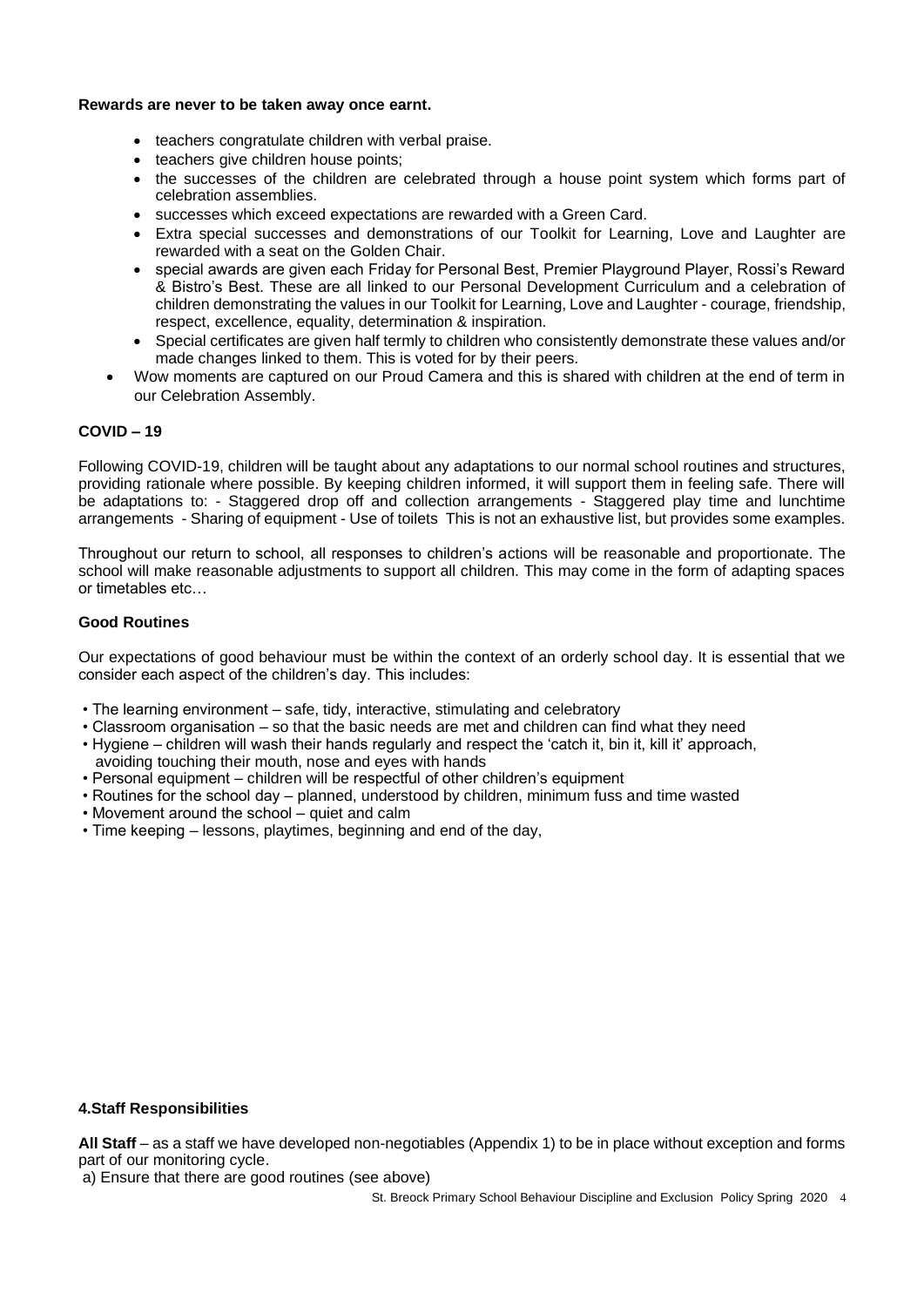- b) Ensure that you are consistent, friendly and professional at all times
- c) Remain calm
- d) Aim to be positive at all times by seeking out and rewarding the good
- e) Regularly discuss the Toolkit for Learning, Love and Laughter and why the values are important
- f) Explain why certain behaviours are not acceptable using the TIS approach
- g) Be consistent about praise and rewards as well as when supporting positive behaviour
- h) Be aware of individual needs & build relationships with children.
- i) Following COVID-19, all staff are aware that children will have had many varied experiences and will therefore respond differently to the changes within the school and their communities. Staff have an increased awareness of their responsibility to 'set the tone' within the school and respond with understanding and empathy to each situation

### **Playtime and Lunchtime Staff**

### As above, plus

- a) Be active and engaged with the children encourage and participate in active play
- b) Be aware of the triggers to behaviour escalation and ensure protective factors are in place
- c) Aim to return the children to class in a calm and orderly manner so that they are ready to learn

## **Classroom Staff**

As above, plus

- a) Operate the Class Rewards System
- b) Support Playtime and Lunchtime Staff with information and consistent approaches.

## **Senior Leaders**

As above, plus

- a) Implement and support staff with the implementation of the Positive Relationships Policy
- b) Monitor patterns of behaviour.
- c) Identify areas of concern.
- d) Discuss and agree changes in order to reduce concerns.
- e) Facilitate the recording of incidents.
- f) Support teachers when a parent meeting is required
- g) Take prompt and decisive action to deal with areas for development

## **5.Restorative Approaches**

#### **In an incident of escalation;**

a) Give the child/ren time to calm down before speaking to them.

b) Listen to each child explaining what has happened.

c) Ask anyone who has been at fault what should have happened and what they would do differently next time d) If developmentally appropriate, we should support the child to apologise. If this is not appropriate, adults will need to apologise on their behalf, modelling good practice.

## **Positive handling**.

At St Breock safeguarding for all is paramount. We focus on de-escalation and strategies that support this. We do however recognise that on occasions, behaviours can become a safeguarding risk where there is a safety concern. In these circumstances, there are staff members trained in Team Teach positive handling skills who will support in order to ensure the safety of all. If Team Teach has been required, the staff member will log the incident in a bound and numbered book and parents or carers will be informed.

#### **Consequences**

We want children to be aware that when not making the right choice, there is a consequence. Once there has been time given to calm and regulate, this will be in the form of reflection time with the adult who gave the consequence. There will also be 'natural' consequences of their action, for example using lunchtime or break to complete their work.

Support and opportunities to make the right choice are always given. However, if the pupil shows no willingness to do so, then the reflection time will follow at the next available break. A member of staff may speak to the parents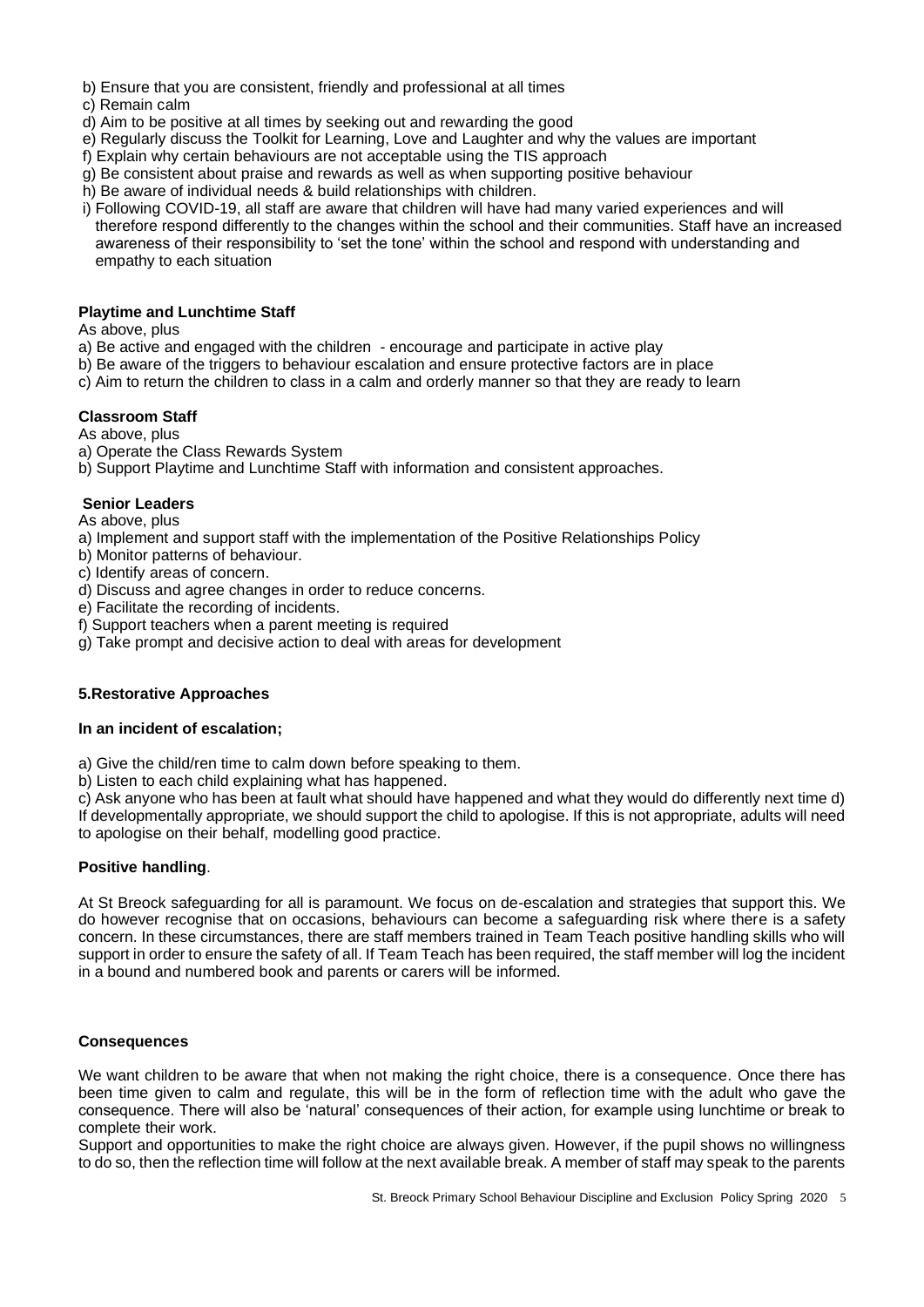or carers should it be appropriate. Staff are aware that parents should be kept fully informed and communication is clear and consistent.

A decision to exclude a pupil should only be taken: - In response to a serious breach, or persistent breaches, of the school's Toolkit for Learning, Love and Laughter - Where allowing the pupil to remain in school would seriously harm the education or welfare of the pupil or others in the school.

The following are incidents that may lead directly to an internal or external exclusion:

- a) Persistent, serious or offensive verbal or physical abuse of a child
- b) Verbal or physical abuse of an adult
- c) Dangerous behaviour (likely to result in a serious harm or accident)
- d) Deliberate damage to property
- e) Open defiance
- f) Leaving the school site without permission

g) Bringing an illegal or dangerous substance (or object) into school. This includes alcohol or drugs.

All of the above are sanctioned by Head of School.

### **Inclusion**

It is our aim to be a fully inclusive school. Permanent exclusion or a managed move (following statutory guidelines) would be the ultimate sanction, used only when all other avenues of reasonable adjustment, behaviour management and support have failed to have an effect. If a child's needs cannot be met at St Breock we would expect to look for a suitable setting for that child rather than excluding them.

#### **6.Review**

This policy is to be reviewed every two years by the Leadership Team and Hub Councillors. This will also be discussed at our School Forum.

**APPENDIX 1 NON NEGOTIABLE BEHAVIOURS**

# **St Breock Staff Non-Negotiables**

- All children will be greeted positively by their class team consistently every day.
- All children will receive a smile first thing in the morning.

St. Breock Primary School Behaviour Discipline and Exclusion Policy Spring 2020 6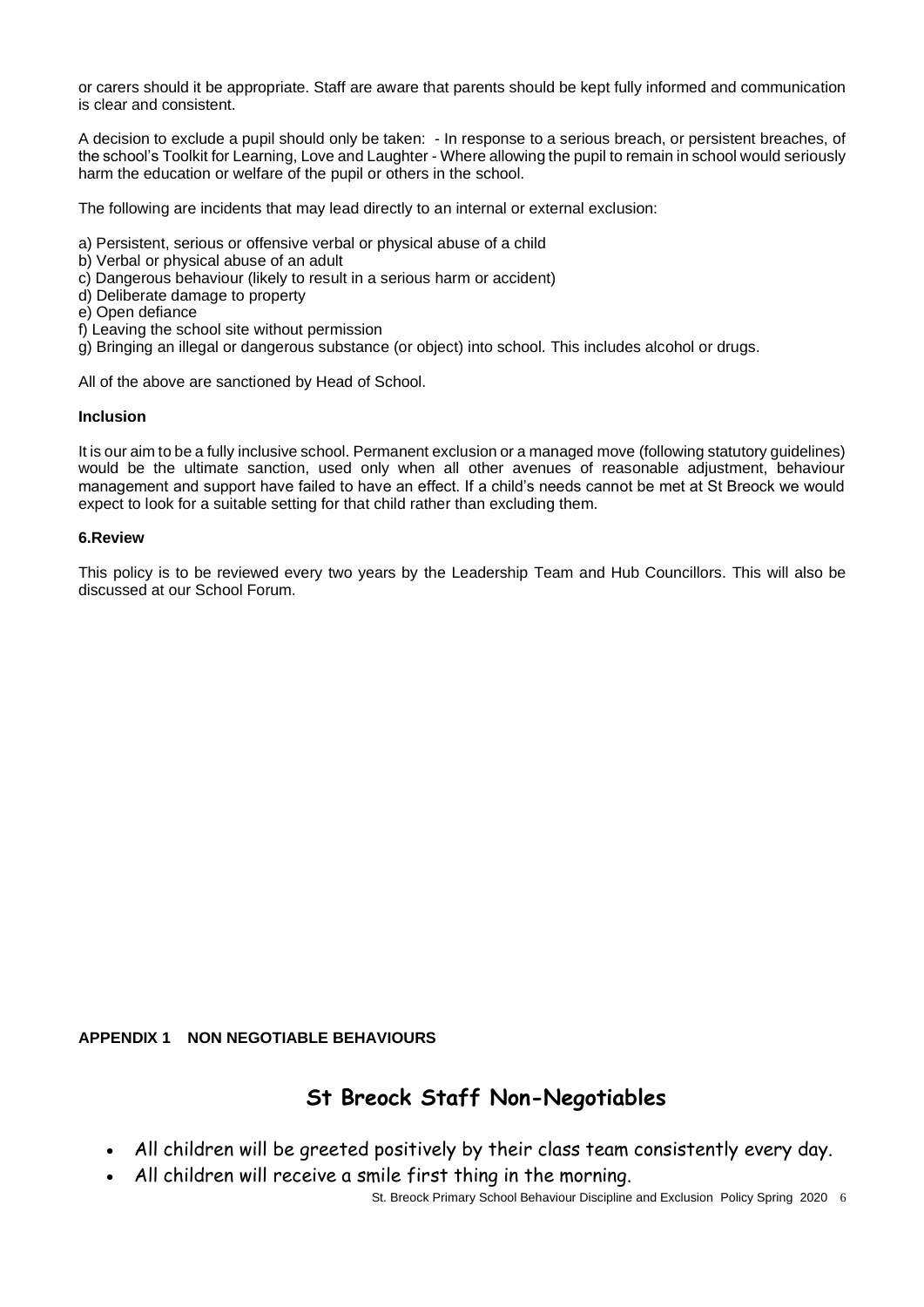• Adults will make their best effort to engage with as many children as possible first thing in the morning.

- Adults will take the time to notice children e.g. new shoes, haircut, glasses.
- Adults will remember previous conversations and comment on them e.g. How was the cinema?
- Adults will identify reluctant children and engage with them.
- Adults will share information about children with all those who will interact in that day – Teacher, TA, Break Duty Staff, Lunchtime Supervisors, Sports Staff, Brocks and After School Club Staff.
- Adults will always endeavor to enthuse and excite children with their positivity.
- When adults are conversing with children there will be no interruptions from other children or adults.
- Adults will consistently model aspirational values to children. This will be true of their interactions with children and adults alike.
- Adults will give children the time to listen.

## **APPENDIX 2**

## **KS1 Whole class Behaviour Chart.**

In KS1 a star and sun system is used to recognise positive behaviour, with children moving up the reward chart as necessary. Teachers seek to recognise changed positive behaviour quickly which allows children to recognise quickly that an immediate change results in positive attention and praise.

If a child continues to make wrong choices after reminders and explanations the child will receive a sanction appropriate to the individual child. Where there is persistent poor choices staff would pick up at step 4 on the chart below**.**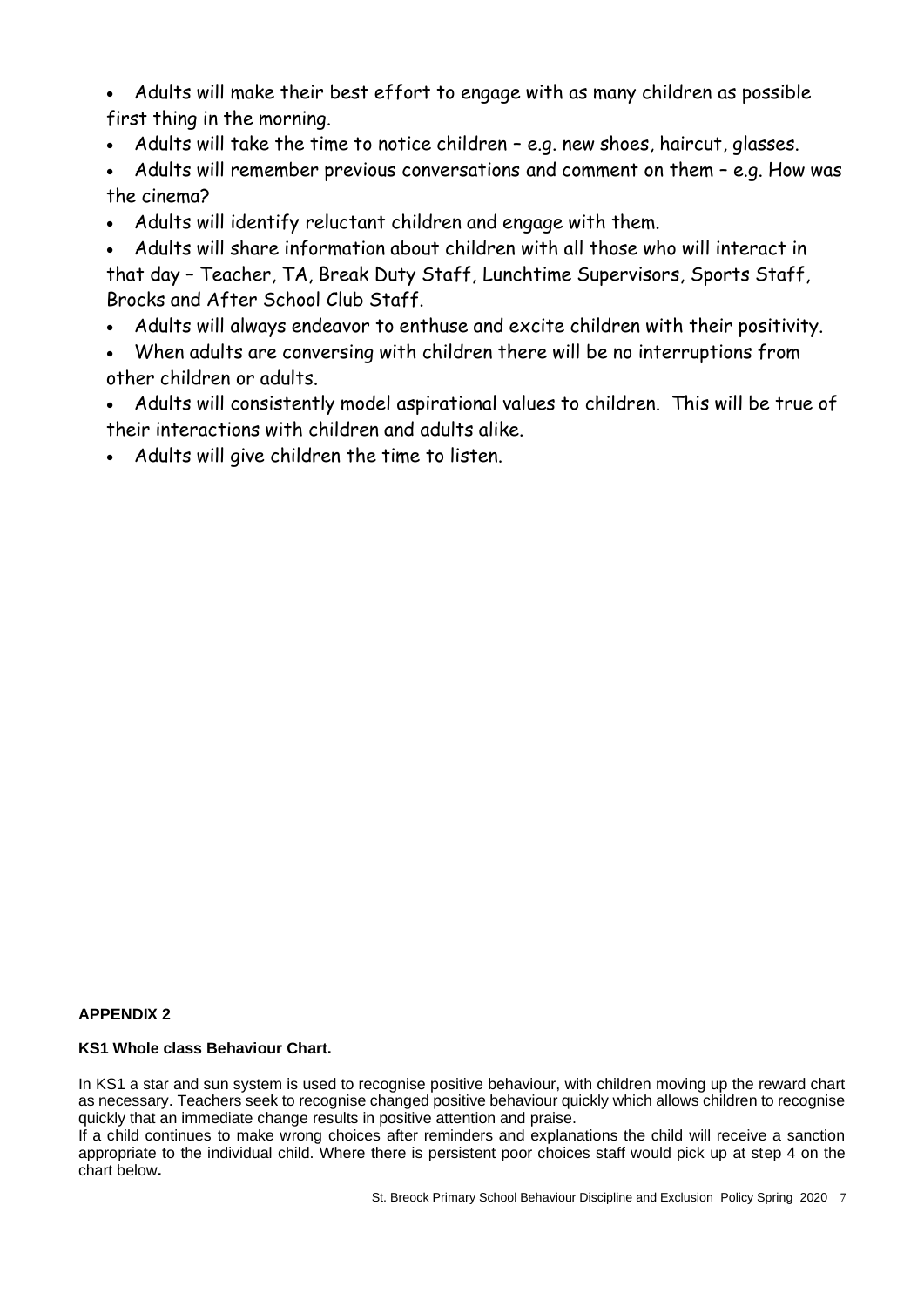## **KS2 BEHAVIOUR CHART**

| 1. | <b>Firm reminder</b>                     | Teachers will use non-verbal signals before a firm reminder is required.                                                                                                                                                                                                                                                                                                                                                                                                                                                                                                                                         |
|----|------------------------------------------|------------------------------------------------------------------------------------------------------------------------------------------------------------------------------------------------------------------------------------------------------------------------------------------------------------------------------------------------------------------------------------------------------------------------------------------------------------------------------------------------------------------------------------------------------------------------------------------------------------------|
| 2. | <b>Yellow Card</b>                       | If inappropriate behaviour persists and reasonable adjustments have been<br>made by the class teacher to mitigate escalation, Yellow card will be issued<br>and there is an expectation that the undesirable behaviour will not be<br>repeated.                                                                                                                                                                                                                                                                                                                                                                  |
| 3. | <b>Red Card</b>                          | If the unacceptable behaviour persists and reasonable adjustments have<br>been made by the class teacher to mitigate escalation, a Red Card will be<br>issued and this requires the child to spend their lunchtime isolated from their<br>friends – including eating lunch and playtime. During this time they will be<br>supervised by adults in school. This is designed to be a short, sharp reminder<br>and if staff find behaviour is persistent they should consider quickly moving<br>to Step 4 and discuss the move to Step 5 with SLT.                                                                  |
|    | 4. Behaviour                             | In some cases it may be necessary to put in place a Behaviour                                                                                                                                                                                                                                                                                                                                                                                                                                                                                                                                                    |
|    | <b>Contract / Chart</b>                  | Contract/Chart. This will be done in partnership with parents and acceptable<br>behaviours in school and at home will be listed alongside rewards and<br>sanctions. A summary f this is also recorded in Arbor to discuss with parents<br>as necessary.                                                                                                                                                                                                                                                                                                                                                          |
| 5. | <b>Support</b>                           | In some cases which are proving to be more long-term the school<br>will organise, with parents' consent, individual TIS sessions which are<br>designed to be a highly personalised solution to effect positive<br>change. Where we recognise an underlying issue to behaviour we will seek<br>the support from the Inclusion Team in the Trust and/or external agencies.                                                                                                                                                                                                                                         |
|    | <b>6. Fixed Term</b><br><b>Exclusion</b> | This is used in extreme circumstances only where keeping the child in school<br>is likely to result in harm to the child themselves, other children or<br>adults. The parent is offered support throughout the period of<br>exclusion, which may be 24 hours only or longer, in the form of appropriate<br>educational activities so that the child can keep pace with their peers.<br>Fixed term exclusion may lead to permanent exclusion based on the current<br>educational setting not being able to meet the child's current needs. A more<br>appropriate setting is sought to enable to access education. |

# **APPENDIX 3 HUB COUNCILLORS CODE OF CONDUCT**

If a parent approaches a Hub Councillor about behaviour, the procedure should be: